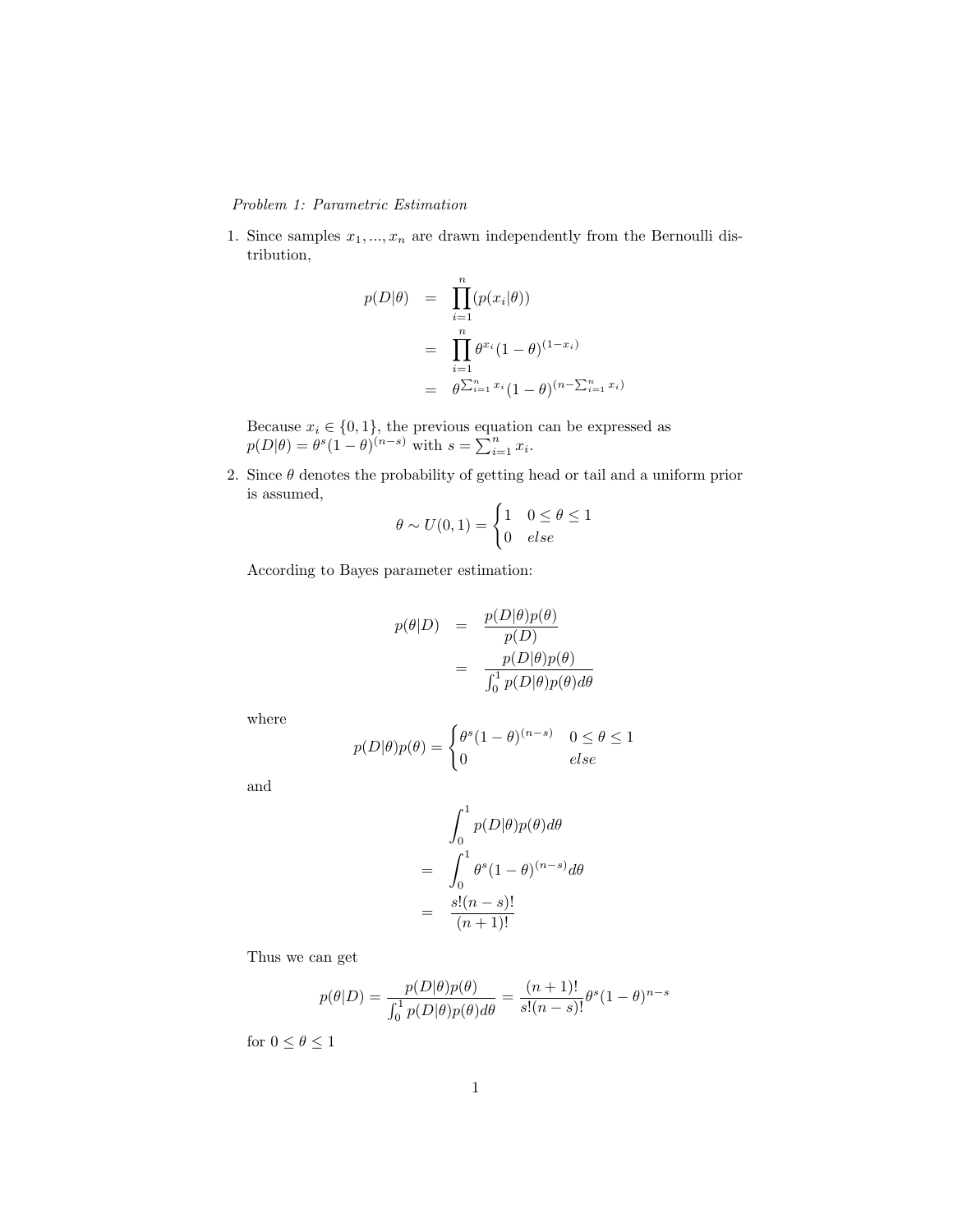3.

$$
p(x|D) = \int_0^1 p(x|\theta)p(\theta|D)d\theta
$$
  
= 
$$
\int_0^1 \theta^x (1-\theta)^{(1-x)} \frac{(n+1)!}{s!(n-s)!} \theta^s (1-\theta)^{n-s} d\theta
$$
  
= 
$$
\frac{(n+1)!}{s!(n-s)!} \int_0^1 \theta^{(x+s)} (1-\theta)^{(n+1-s-x)} d\theta
$$
  
= 
$$
\frac{(n+1)!}{s!(n-s)!} \frac{(x+s)!(n+1-s-x)!}{(n+2)!}
$$
  
= 
$$
\frac{(x+s)!(n+1-s-x)!}{s!(n-s)!(n+2)}
$$

Since 
$$
x \in \{0, 1\}
$$
,  $p(x = 0|D) = \frac{s!(n - s + 1)!}{s!(n - s)!(n + 2)} = \frac{n - s + 1}{n + 2} = 1 - \frac{s + 1}{n + 2}$ ,  
\n
$$
p(x = 1|D) = \frac{(1 + s)!(n - s)!}{s!(n - s)!(n + 2)} = \frac{s + 1}{n + 2}
$$
, we can get:  
\n
$$
p(x|D) = \left(\frac{s + 1}{n + 2}\right)^x \left(1 - \frac{s + 1}{n + 2}\right)^{1 - x}
$$

4. According to maximum likelihood estimation,

$$
\hat{\theta} = argmax_{\theta} p(D|\theta) = argmax_{\theta} (\theta^{s} (1 - \theta)^{(n - s)})
$$

We can get  $\hat{\theta}$  through:

$$
\frac{dp(D|\theta)}{d\theta} = s\theta^{(s-1)}(1-\theta)^{(n-s)} - (n-s)\theta^{s}(1-\theta)^{(n-s-1)} = 0
$$

Thus

$$
\hat{\theta}=\frac{s}{n}
$$

and

$$
p(x|\hat{\theta}) = \hat{\theta}^x (1 - \hat{\theta})^{(1-x)} = (\frac{s}{n})^x (1 - \frac{s}{n})^{(1-x)}
$$

...

## Problem2: Nonparametric Methods

1. Because conditional densities are uniform within unit hyperspheres a distance of ten units apart. Which means, the  $n$  samples will be distributed inside two different unit hyperspheres based on their labels. If we are given a input x which belongs to  $\omega_i$ , samples with the same label  $\omega_i$  will be nearer to  $x$  than samples with the other label, because the two unit hyperspheres for the two classes have distance of ten units.

Thus, if  $x$  was classified to a wrong class, number of samples with the same label  $\omega_i$  must be less than  $(k + 1)/2$  such that the kNN method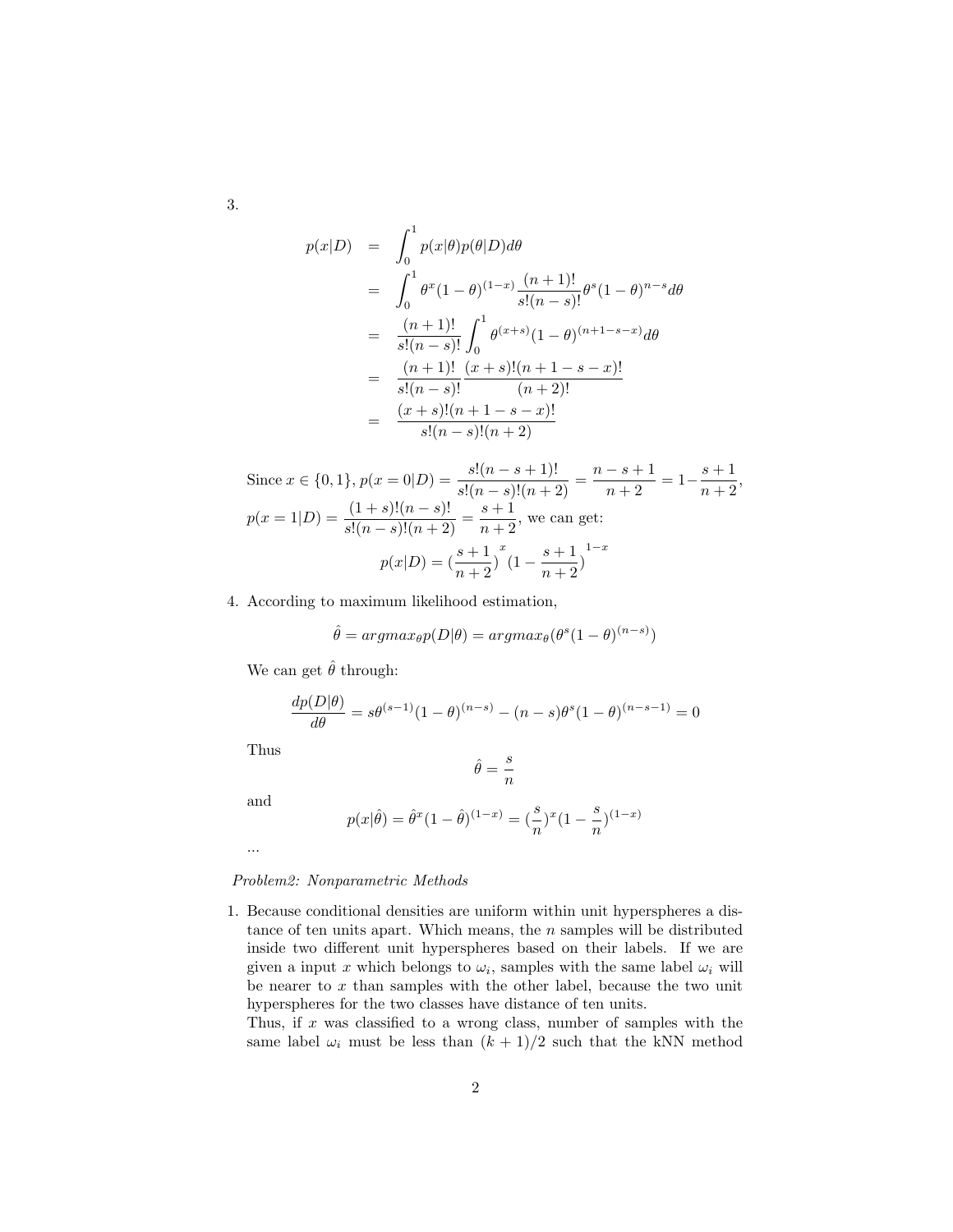will include more samples with the other label. Therefore, the probability of error is the probability of having number of samples in  $\omega_i$  less than  $(k+1)/2$ , which can be represented as:

$$
P_n(e) = \sum_{j=0}^{(k-1)/2} \binom{n}{j} \frac{1}{2^k} \frac{1}{2^{(n-k)}} = \frac{1}{2^n} \sum_{j=0}^{(k-1)/2} \binom{n}{j}
$$

2. For single-nearest neighbor rule, the probability of error is:

$$
P_n^1(e) = P_n(e)|_{k=0} = \frac{1}{2^n}
$$

For  $k > 1$ ,

$$
P_n(e) = \frac{1}{2^n} \sum_{j=0}^{(k-1)/2} \binom{n}{j} = \frac{1}{2^n} + \frac{1}{2^n} \sum_{j=1}^{(k-1)/2} \binom{n}{j} > P_n^1(e)
$$

Thus, the single-nearest neighbor rule has a lower error rate than the k-nearest-neighbor error rate for  $k > 1$ .

3. When 
$$
\frac{k-1}{2} < \frac{n}{2}
$$
,  $\binom{n}{j} < \binom{n}{(k-1)/2}$  for any  $j < \frac{k-1}{2}$ , thus we can have:  
\n
$$
\sum_{j=0}^{(k-1)/2} \binom{n}{j} < \frac{k+1}{2} \binom{n}{(k-1)/2}
$$

Furthermore, Since  $\binom{n}{j}$  is an increasing function of j with  $0 \leq j \leq n/2$ , and

$$
2^{n} = \sum_{j=0}^{n} {n \choose j} = 2 \sum_{j=0}^{n/2} {n \choose j} > 2 \sum_{(k-1)/2}^{n/2} {n \choose j}
$$

we will have:

$$
2^n>2(\frac{n}{2}-\frac{k-1}{2})\binom{n}{(k-1)/2}
$$

Therefore:

$$
P_n(e) < \frac{\frac{k+1}{2} \binom{n}{(k-1)/2}}{2(\frac{n}{2} - \frac{k-1}{2}) \binom{n}{(k-1)/2}} = \frac{\frac{k+1}{2}}{n - (k-1)} < \frac{a\sqrt{n} + 1}{2n - 2a\sqrt{n} + 2}
$$

when  $\frac{k-1}{2} < \frac{n}{2}$ Since  $k < a\sqrt{n}$ ,  $\frac{k-1}{2}$  $\frac{-1}{2}$  <  $\frac{n}{2}$  $\frac{n}{2}$  is true when  $n > a^2$  Therefore, as  $n \to \infty$  $\infty, P_n(e) < \frac{a\sqrt{n}+1}{2\sqrt{n}}$  $\frac{a\sqrt{n+1}}{2n-2a\sqrt{n}+2}$ , since √

$$
n \to \infty, \frac{a\sqrt{n}+1}{2n-2a\sqrt{n}+2} \to 0
$$